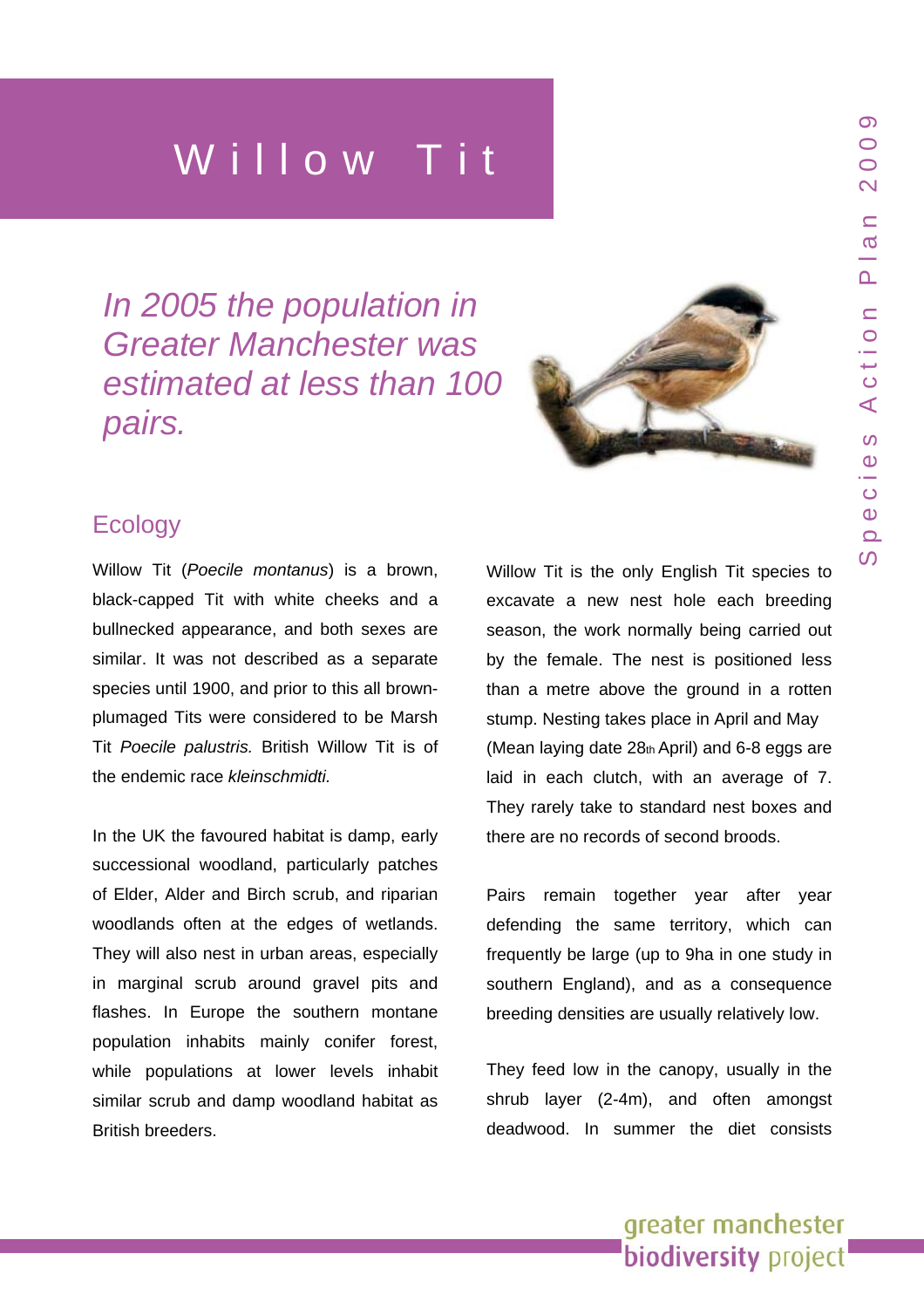largely of invertebrates, and studies of breeding Willow Tit in the Brecklands of Norfolk suggested that the most important food items brought to nests were Moths (larvae, pupae, and some adults), Bugs, Beetles and Spiders. In winter Willow Tit readily take seeds and occasionally use bird feeders.



Nest Hole, Wigan Flashes

In Britain, Willow Tit is resident and highly sedentary; of 114 ringing recoveries 89 were within 5km of the original ringing site and only 4 were from distances greater than 20km.

They may be found in mixed species feeding flocks during the winter though they appear

less inclined to join such flocks than other Tit species.

### Current status and distribution

### **International**

The species is widely distributed across the Paleartic from central and northern Europe to the Pacific. Around 5 million pairs breed in Europe, and the population is considered stable, with the largest populations in Russia and Scandinavia. However, there have been notable declines in Scandinavia recently, with an overall population decline of 40% in Finland and 53% in Sweden since 1990. Similarly, the French population has declined by 50% during the same period.

#### **National**

Willow Tit is a red listed species of conservation concern and a UK Biodiversity Action Plan Priority species. Results from national monitoring schemes suggest the British Willow Tit population declined by 87% between 1970 and 2005, making it one of the UK's most rapidly declining breeding birds. In many parts of England, primarily the south and east, Willow Tit has almost disappeared. The UK population was estimated at 8,500 territories in 2000.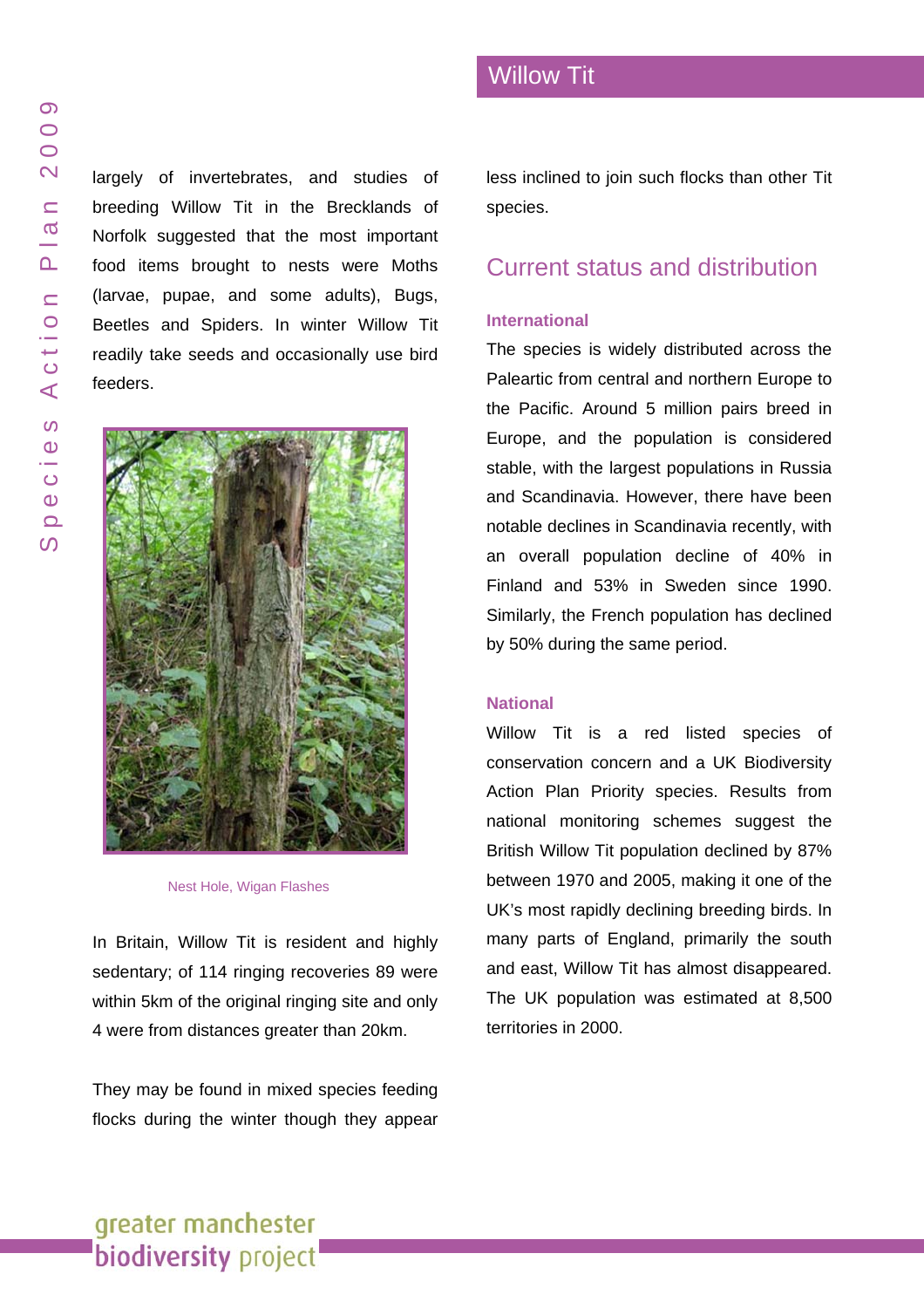### **Greater Manchester**

The 1994 atlas *Breeding Birds in Greater Manchester*, estimated the population at 300 pairs and suggested that there were two main areas for Willow Tit in the county; the west and the southeast. However, by 2005 (bird report) the Greater Manchester population was estimated at less than 100 pairs and the population in the southeast had been lost completely. Willow Tit is now concentrated in the western side of the county; out of 61 sites where Willow Tit was recorded in 2006, all but 4 were from sites in Wigan, Salford, Trafford and Bolton.



Distribution of Willow Tit across Greater Manchester between 1992-2008

The population associated with the flashes in and around Wigan does appear to have remained stable throughout, and is now considered a regional stronghold for Willow Tit in the northwest. It is possible that this population may also be of national importance, and survey work for the forthcoming British Trust for Ornithology (BTO) atlas will establish if this is the case.

#### **Legal**

Willow tits are not a schedule 1 species but they do have general protection under the Wildlife and Countryside act 1981, and are listed as a priority species on the UKBAP.

# Factors affecting the species

Three hypotheses have been put forward to explain the decline in Willow Tit populations:

### **Competition**

The national increase in Blue Tit (*Cyanistes caeruleus*) (28%, 1970 -2003) and Great Tit (*Parus major*) (63%, 1970-2003) populations over the last few decades may have resulted in an increased competition for nest holes amongst Tit species. This may have increased the number of oustings of Willow Tit from nest holes by both these behaviourally dominant species.

**However, results from extensive research undertaken by the RSPB, to determine the cause of the national decline of Willow Tit, strongly suggested that competition with other Tit species was not a major factor.**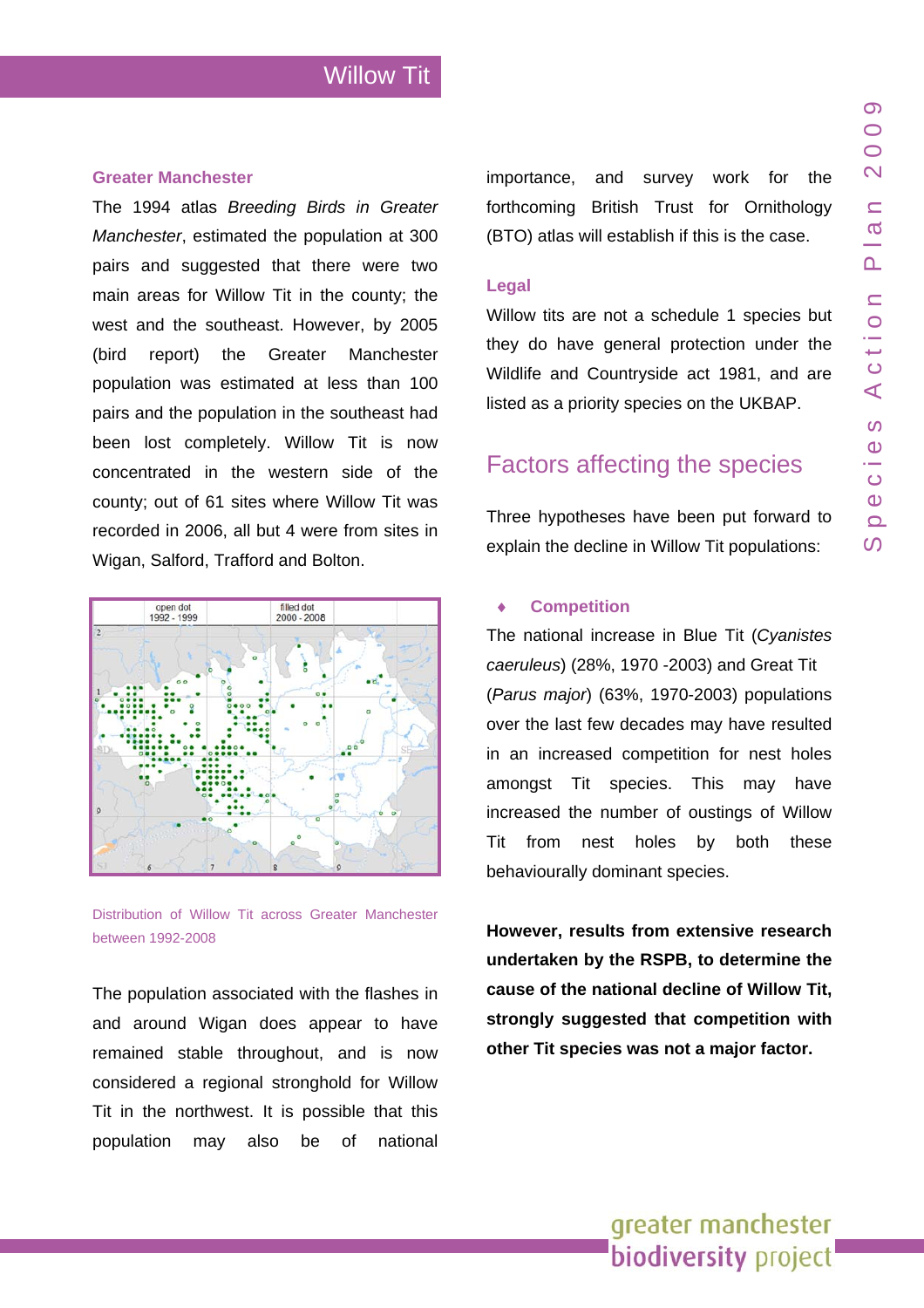#### **Predation**

Great Spotted Woodpecker (*Dendrocopos major*) are known to prey on a variety of nesting birds, including Willow Tit, and have increased in abundance nationally (108% 1994-2004). This increase may have in turn caused an increase in predation of Willow Tit nests, which has lead to the national decline.

**However, results from the RSPB research project did not support the hypothesis that an increase in predation from Great Spotted Woodpecker was responsible for the national decline in Willow Tit** 

### **Habitat loss**

A reduction in standing dead wood suitable for nesting Willow Tit has also been put forward as a possible explanation for the national decline. But again, results from research indicated that this was not a major factor, with no significant difference in the amount of suitable standing dead wood present in occupied and abandoned sites.

However, a positive correlation was established between high soil moisture and site occupancy. This supports results from national surveys, which indicate that Willow Tit populations have remained relatively stable in wetland habitats, with the greatest losses from woodland and farmland. It suggests the drying out of sites due to drainage or poor management has had a negative impact on Willow Tit populations.

Over the last 40 years the loss of early successional woodland has been considerable (1960: 95,000 ha, 1990: 51,000ha). Loss of scrub habitat has primarily been due to urban development and agricultural clearance, although a reduction in management, particularly the decline in the use of coppicing, has also lead to the maturation of many early successional woodlands.



Breeding habitat

Scrub often occurs in small patches in what is considered 'wasteland' and does not have the same perceived biodiversity value as mature woodland. Many post-industrial sites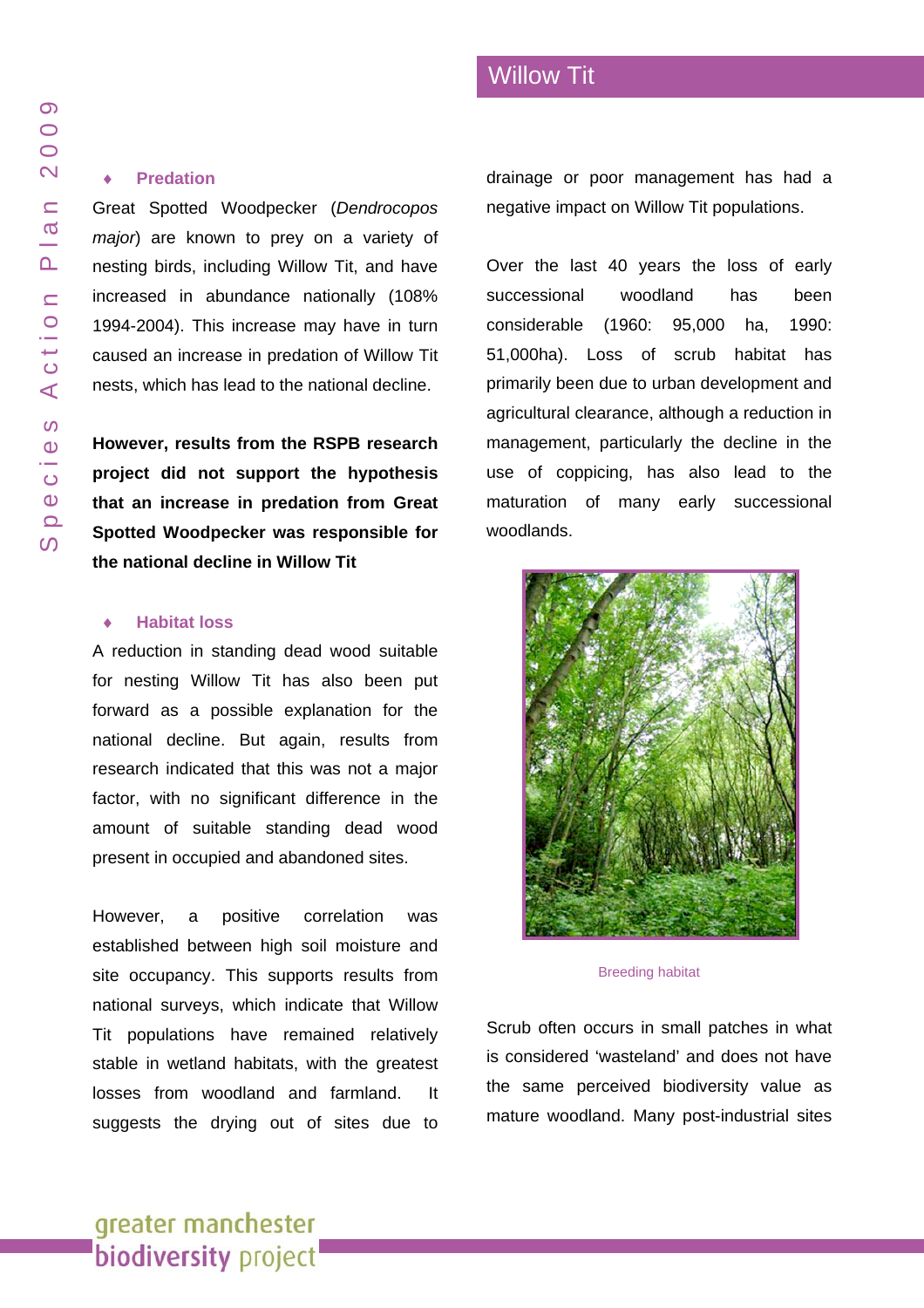are characterised by early successional woodland, poor drainage and water bodies, and these brownfield sites are frequently targeted for urban development and lost as habitat for Willow Tit.

**considered the principal cause for the ational population decline. n This link between the strong preference by Willow Tit for damp, early successional stage woodland (scrub) and the associated loss of this habitat is**

# Current actions

### **Greater Manchester**

Tit has been ongoing at Wigan Flashes for several years. Habitat management specifically for Willow

- ♦ undertaken to develop an understory of early successional woodland. An extensive programme of thinning of mature trees (particularly White Poplar and White Willow cultivar) has been
- ♦ Hawthorn) to develop new scrub zones between woodland blocks. A range of scrub species has also been planted (Elder, Alder, Hazel and
- ♦ Trees that have been felled have been cut leaving 1m tall stumps, and once

these have become well rotted are regularly used by Willow Tit for nesting.

- ♦ rotted logs have been secured against living trees to provide further nesting Where stumps are unavailable wellsites.
- ♦ habitat. There will also be a programme of survey and long tem monitoring of A major habitat management project is planned across Greenheart Regional Park and Wigan borough. It includes extensive thinning to create successional woodland, the provision of stumps for nesting, and planting of scrub species to create new areas of the area.

# Objectives and targets

- ♦ through appropriate management and protection of current To maintain the existing breeding popula sites
- $\bullet$  To increase both population size and range through appropriate habitat management at new sites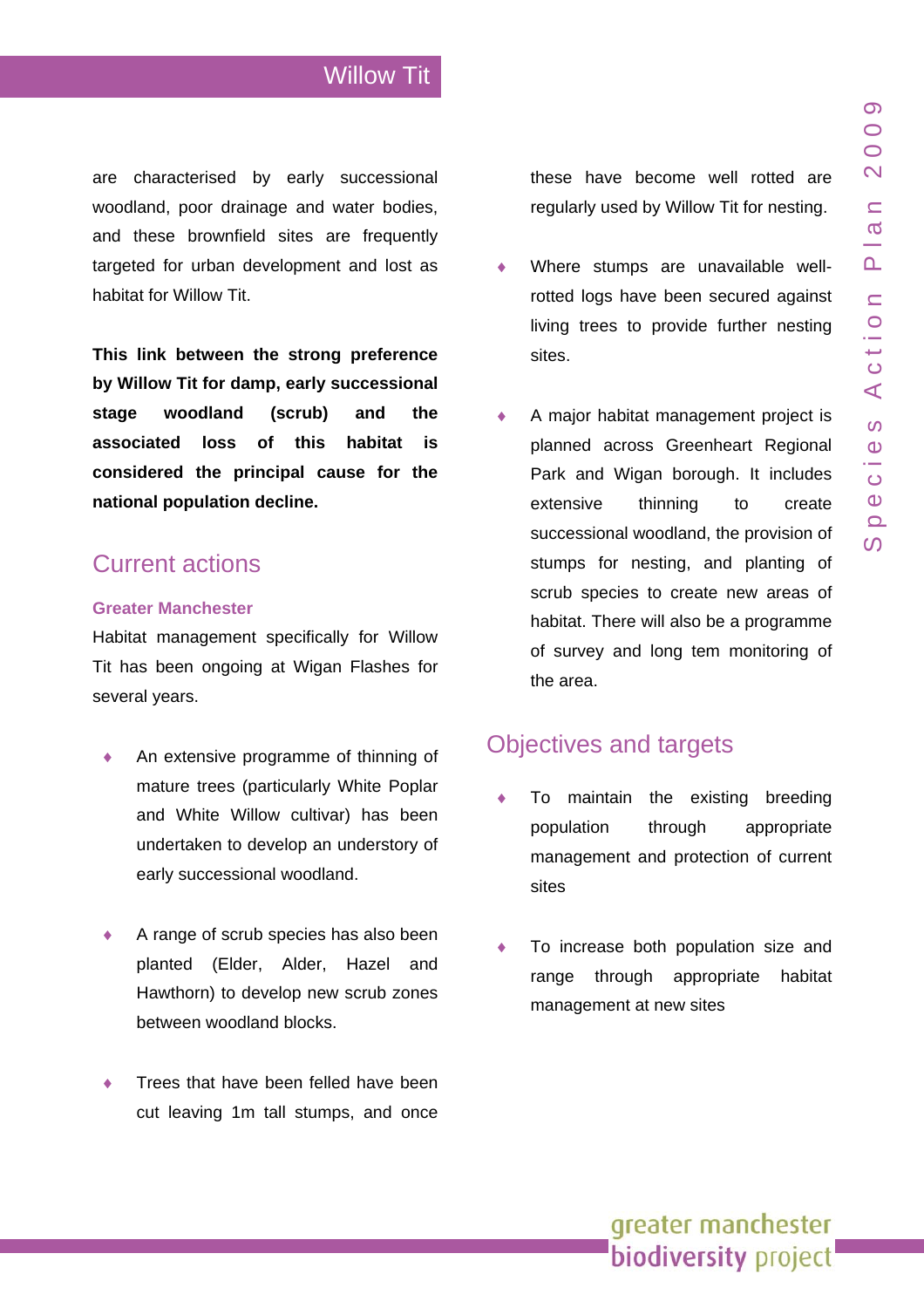| <b>Objective</b>          |            |    | <b>Target</b>                          | <b>Quantity</b> | <b>Target</b> |
|---------------------------|------------|----|----------------------------------------|-----------------|---------------|
|                           |            |    |                                        |                 | <b>Date</b>   |
| the<br>Increase           | population |    | Ensure the population is 200% of the   | 200             | 2013          |
| size by enhancing habitat |            |    | 2008 baseline.                         | <b>Breeding</b> |               |
|                           |            |    |                                        | pairs           |               |
| the<br>Increase           | range      | by | Aim for an increase to 200% of current | 120 Sites       | 2013          |
| expanding habitat         |            |    | level.                                 |                 |               |

# Proposed actions

### **National**

The RSPB funded research project continues, with further research needed on habitat selection by Willow Tit. RSPB, **Ongoing** 

### **Greater Manchester**

It is essential that habitat management projects are undertaken at all sites where Willow Tit currently breed, and that similar projects are also undertaken at former sites, particularly in western districts.

- Highlight the importance of Willow Tit and their associated breeding sites and consider them for SBI status. LA's, GMEU, WT's. Ongoing
- Encourage and promote habitat management for Willow Tit at key breeding sites that have been identified within Wigan, Trafford, Salford and Bolton, as well as, previously known

sites. Projects such as, thinning and ring barking to provide decaying tree stumps to create nesting sites. LWT, WLCT, WBP, GMBP, LA's. 2013

- ♦ Identify areas for potential expansion of Willow Tit habitat and source funding opportunities for habitat creation. LA's, GMBP, LWT, WBP. 2010
- Regular survey and monitoring programme using standard BTO methods, of known, and former sites, and ensure all records are forwarded to relevant record centre. LWT, WBP, LA's. Ongoing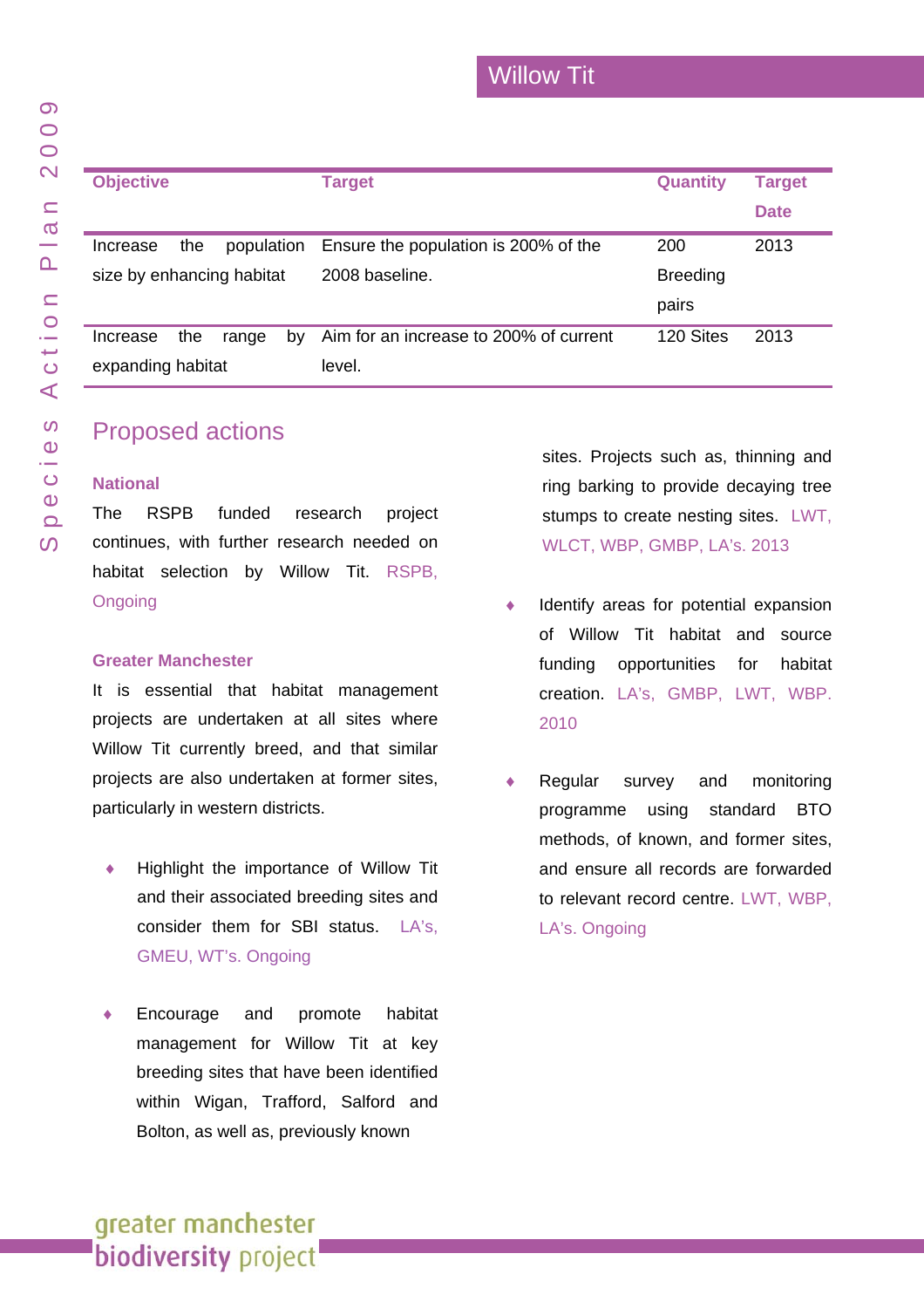### **Lead partners**

| <b>GMBP</b> | <b>Greater Manchester Biodiversity Project</b> |  |
|-------------|------------------------------------------------|--|
| <b>GMEU</b> | <b>Greater Manchester Ecology Unit</b>         |  |
| LA's        | <b>Local Authorities</b>                       |  |
| <b>LWT</b>  | Lancashire Wildlife Trust                      |  |
| <b>WBP</b>  | <b>Wigan Biodiversity Partnership</b>          |  |
| <b>WLCT</b> | <b>Wigan Leisure and Culture Trust</b>         |  |
| WT's        | <b>Wildlife Trusts</b>                         |  |

### Best practice quidelines

Habitat management needs to be focussed on protecting areas of scrub currently occupied by Willow Tit, particularly in areas supporting high densities. High water levels should be maintained to prevent such areas from drying out and stands should be managed to ensure sufficient areas of young growth are maintained.

[Willow Tit Conservation](http://209.85.229.132/search?q=cache:Qln1Ku8TReUJ:www.wiganflashes.org/web/index2.php%3Foption%3Dcontent%26do_pdf%3D1%26id%3D12+http://www.wiganflashes.org/web/index2.php%3Foption%3Dcontent%26do_pdf%3D1%26id%3D12&hl=en&ct=clnk&cd=1&gl=uk) – Example of habitat management at Wigan Flashes

### Links to relevant BAP's

[Wet woodland](www.gmbp.org.uk/site/images/stories/native woodland bap_09.pdf)  [Reedbed](www.gmbp.org.uk/site/images/stories/reedbeds & bittern bap_09.pdf)

# References

Brown, A. & Grice, P. *Birds in England* (2005) T & A.D. Poyser

Cramp, S. (Ed) (1994) *Handbook of the Birds of Europe, the Middle East and North Africa: Birds of the Western Palaearctic; Vol 8 Crows to Finches* Oxford University Press

Hagemeijer, W.J.M. & Blair, M.J. (Eds) (1997) *The EBCC Atlas of European Breeding Birds: Their Distribution and Abundance* T & A.D. Poyser for the European Birds Council

Gibbons, D.W., Reid, J.B. & Chapman, R.A. (1993) *New Atlas of Breeding Birds in Britain and Ireland 1988 – 1991* T & A.D. Poyser

Sharrock, J.T.R. (1976) *Atlas of Breeding Birds in Britain and Ireland* T & A.D. Poyser

Holloway, S. (2002) *Historical Atlas of Breeding Birds in Britain and Ireland* T & A.D. **Povser** 

Lewis, A., Amar, A., Cardi-Pec, D., Thewlis, R.M. Factors Influencing Willow tit Site Occupancy: A Comparison of Abandoned and Occupied Woods. *Ibis. 149 Sup 2. Nov 2007, 205-213.* 

Lewis, A, Amar, A., Determining the Cause of the Decline of the Willow Tit in UKL Woodland. *RSPB, English Nature, Forestry Commission.*